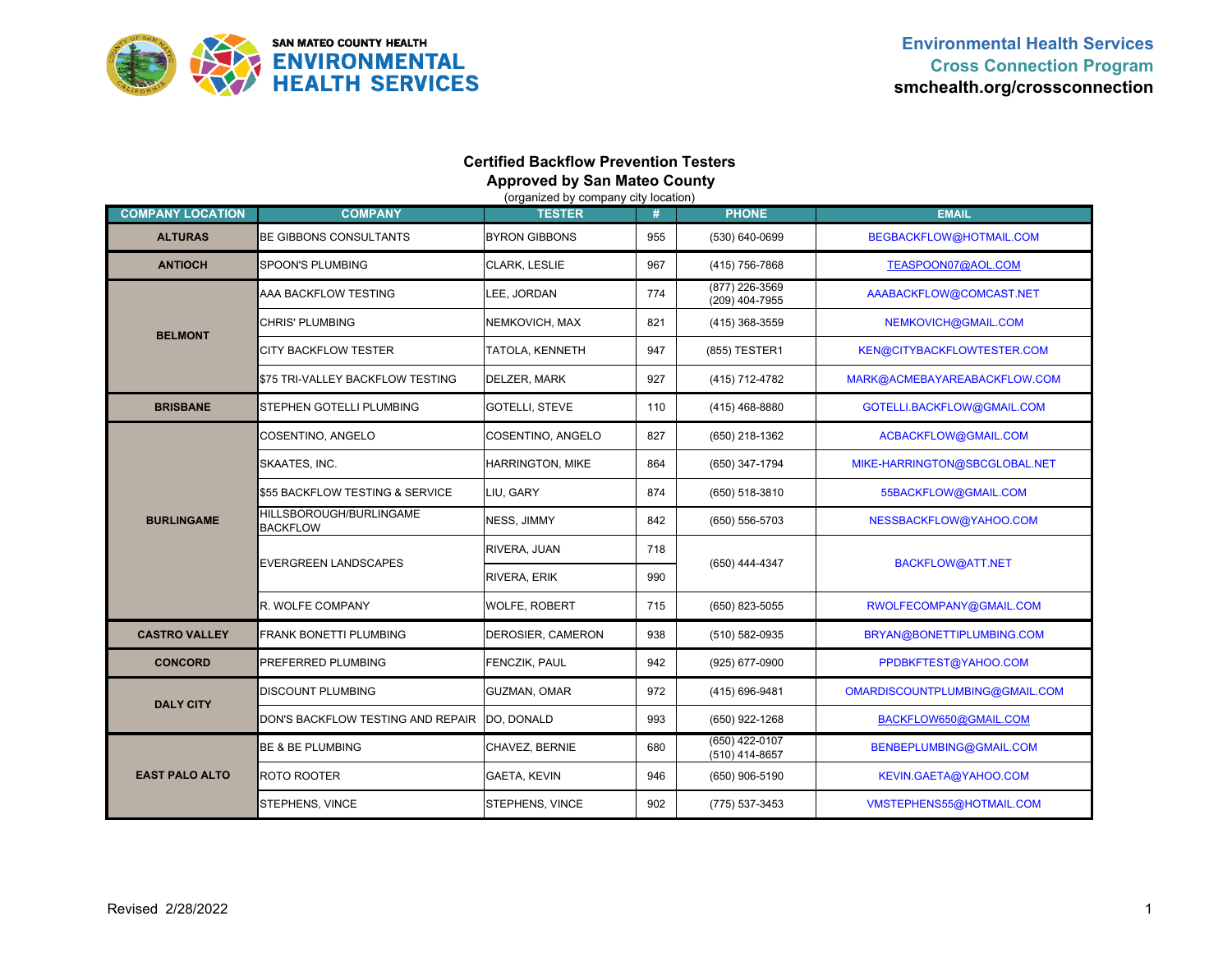

| <b>FOSTER CITY</b>   | A FOSTER CITY BACKFLOW TESTING                      | <b>BROSNAN, JOSEPH</b>  | 1016 | (650) 931-7109 | JOSEPHBROSNAN@GMAIL.COM              |
|----------------------|-----------------------------------------------------|-------------------------|------|----------------|--------------------------------------|
| <b>GILROY</b>        | ALL AMERICAN BACKFLOW                               | CARLOTTA, KENNETH       | 998  | (408) 206-9987 | ALLAMERICANBACKFLOW@YAHOO.COM        |
|                      | COZZOLINO LANDSCAPE                                 | COZZOLINO, JAMES        | 764  | (650) 726-0574 | JCOZZOLINOLANDSCAPE@COMCAST.NET      |
| <b>HALF MOON BAY</b> | <b>DELMAR BACKFLOW</b>                              | <b>GUISTINO, JOE</b>    | 949  | (650) 346-8140 | FLAMBO50@COMCAST.NET                 |
| <b>LODI</b>          | <b>STEAD BACKFLOW PREVENTION</b><br><b>SERVICES</b> | HAYNES, WILLIAM CASEY   | 1001 | (209) 712-2674 | STEADBACKFLOW@GMAIL.COM              |
| <b>MENLO PARK</b>    | <b>IGNATIUS NELSON BACKFLOW</b><br>SPECIALIST       | <b>NELSON, IGNATIUS</b> | 869  | (650) 678-2911 | IGNATIUS.NELSON@GMAIL.COM            |
| <b>MOUNTAIN VIEW</b> |                                                     | ADAMS, BART             | 617  | (650) 691-0400 |                                      |
|                      | <b>MASTER PLUMBING</b>                              | PERRY, JACK             | 913  |                | BACKFLOWS@ONLYMASTERPLUMBING.COM     |
| <b>NEWARK</b>        | AMERICAN WATER HEATER SERVICES<br><b>INC</b>        | JETTE, JOSEPH           | 815  | (510) 714-1810 | STEVE@AMERICANWATERHEATERSERVICE.COM |
| <b>NOVATO</b>        | <b>CAGWIN &amp; DORWARD</b>                         | CEJA, JOSE DE JESUS     | 839  | (800) 891-7710 | JOSE.CEJA@CAGWIN.COM                 |
|                      |                                                     | <b>SCHULTZ, PAUL</b>    | 883  |                | PAUL.SCHULTZ@CAGWIN.COM              |
| <b>OAKLAND</b>       | ALLIED FIRE PROTECTION                              | NORBERG, DARYL          | 934  | (510) 759-1805 | DNORBERG@ALLIEDFIRE.COM              |
| <b>PACHECO</b>       | <b>BEASLEY PLUMBING INC.</b>                        | <b>BEASLEY, DENNIS</b>  | 732  | (925) 825-5188 | BEASLEYPLUMBING@SBCGLOBAL.NET        |
| <b>PACIFICA</b>      | ROY COTO PLUMBING                                   | COTO, ROY               | 656  | (415) 370-9001 | ROYCOTOPLUMBINGINC@HOTMAIL.COM       |
| <b>PALO ALTO</b>     | THE BACKFLOW GUY                                    | ANDRADE, RODNEY         | 767  | (877) 384-3489 | CUSTOMERSERVICE@THEBACKFLOWGUY.COM   |
|                      |                                                     | <b>KEDDY, BRANDON</b>   | 1028 |                |                                      |
|                      |                                                     | <b>KEDDY, DANNY</b>     | 940  |                |                                      |
|                      |                                                     | MILBURN, AIDAN          | 1033 |                |                                      |
|                      |                                                     | <b>WEISS, PETER</b>     | 752  |                |                                      |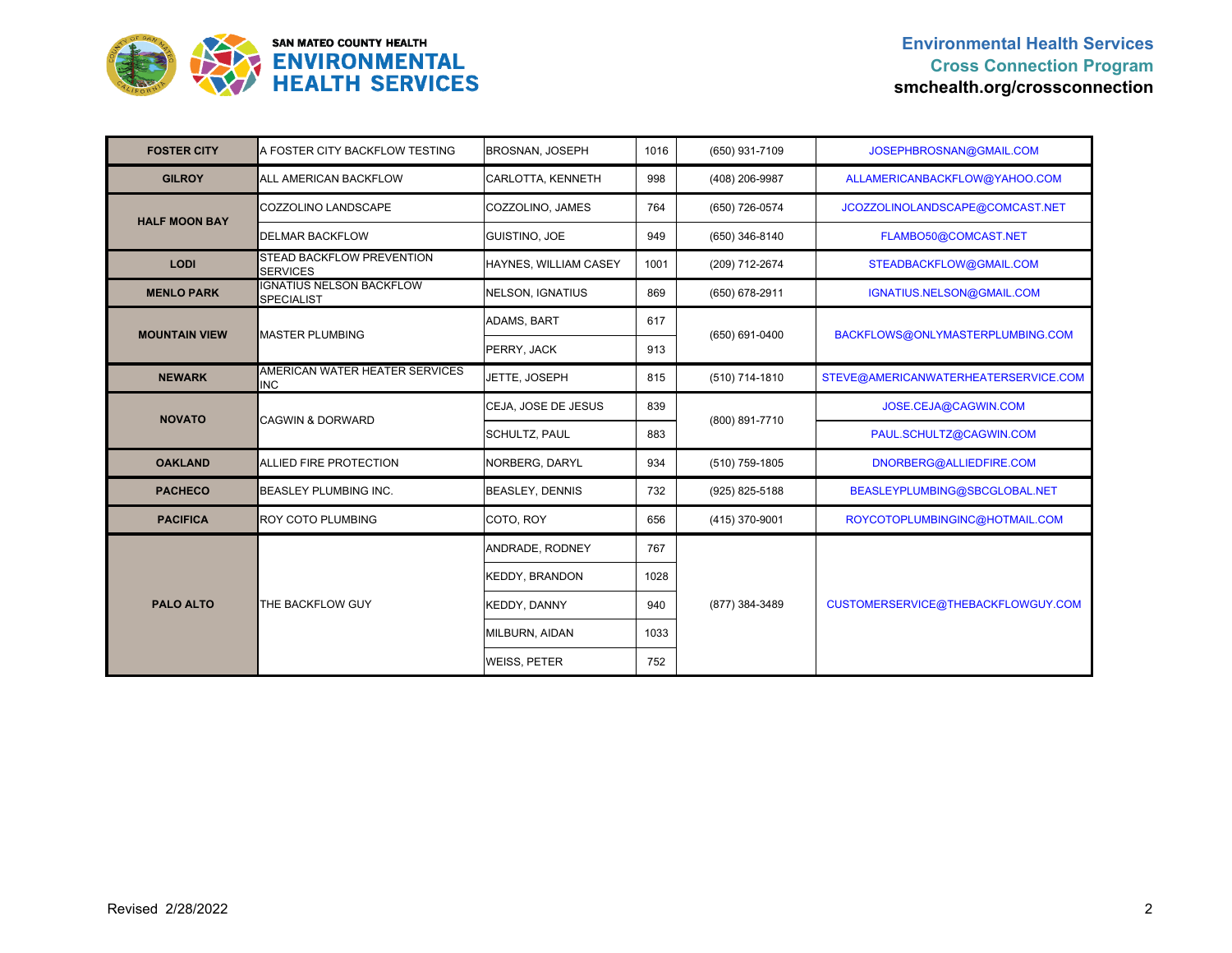

| <b>PESCADERO</b>     | <b>SIMMS PLUMBING</b>                               | TAYLOR, MATTHEW          | 1010 | (650) 879-1823                     | MATT@SIMMSPLUMBING.COM         |
|----------------------|-----------------------------------------------------|--------------------------|------|------------------------------------|--------------------------------|
|                      |                                                     | JIMENEZ, HUMBERTO        | 1014 |                                    | HUMBERTO@SIMMSPLUMBING.COM     |
|                      | <b>JAHNS, DUSTIN</b>                                | JAHNS, DUSTIN            | 982  | (650) 703-1700                     | DUSTINJBACKFLOW@GMAIL.COM      |
|                      | <b>TRUEFLOW</b>                                     | MURRAY, JEFFREY          | 996  | (650) 823-2707                     | TRUEFLOW1@YAHOO.COM            |
|                      |                                                     | <b>REAL, KALEB</b>       | 1017 |                                    | KALEBREAL@BACKFLOWTEAM.COM     |
|                      |                                                     | SHERIN, DAVE             | 804  |                                    | DAVESHERIN@BACKFLOWTEAM.COM    |
| <b>PLEASANTON</b>    | <b>BACKFLOW TEAM, LLC</b>                           | SHERIN, DAVE JR.         | 848  | (888) 230-2747                     | DJSHERIN@BACKFLOWTEAM.COM      |
|                      |                                                     | SHERIN, LESLIE           | 923  |                                    | LESLIESHERIN@BACKFLOWTEAM.COM  |
|                      |                                                     | WOODS, KENNY             | 1020 |                                    | KENNYWOODS@BACKFLOWTEAM.COM    |
|                      | <b>HYDROLOGY BACKFLOW</b>                           | FANARA, FRANK            | 890  | (530) 957-8755                     | FFANARA@FOSTERCITY.ORG         |
| <b>POLLOCK PINES</b> | <b>ROBERTSONS BACKFLOW</b>                          | HOWDEN, JAMES            | 974  | (530) 306-8185                     | JDHPRECISIONBACKFLOW@YAHOO.COM |
|                      |                                                     | ROBERTSON, CLINT         | 845  | (530) 306-1056                     | ROBERTSONSBACKFLOW@YAHOO.COM   |
|                      | BAY AND VALLEY BACKFLOW SERVICES                    | <b>GARCIA, JOEL</b>      | 826  | $(800)$ 671-4129<br>(831) 801-3893 | SERVICES@BVALLEYBACKFLOW.ORG   |
|                      | <b>FEATHER RIVER FIRE PROTECTION INC.</b>           | HANSEN, JEFF             | 862  | (650) 670-0529                     | JHFIREPRO@COMCAST.NET          |
| <b>REDWOOD CITY</b>  |                                                     | POWELL, GAVIN            | 1032 | (209) 484-2718                     | GDPFIREPRO@ICLOUD.COM          |
|                      | DISCOUNT BACKFLOWS, TEST, REPAIR,<br><b>REPLACE</b> | NAUMOVSKI, ORCE          | 847  | (650) 333-8105                     | DPRCO@AOL.COM                  |
|                      | <b>PENINSULA BACKFLOW</b>                           | RICHARDS, CHRIS          | 831  | (650) 868-1734                     | PENINSULABACKFLOW@GMAIL.COM    |
|                      | RICHARD TSUKUSHI BACKFLOW<br><b>TESTERS</b>         | <b>TSUKUSHI, RICHARD</b> | 317  | (650) 365-6691                     | RICHARDRMT@AOL.COM             |
|                      | DALE PLUMBING INC.                                  | PAYNE JR., JAMES         | 970  | (650)-366-4675                     | OFFICE@DALEPLUMBINGINC.COM     |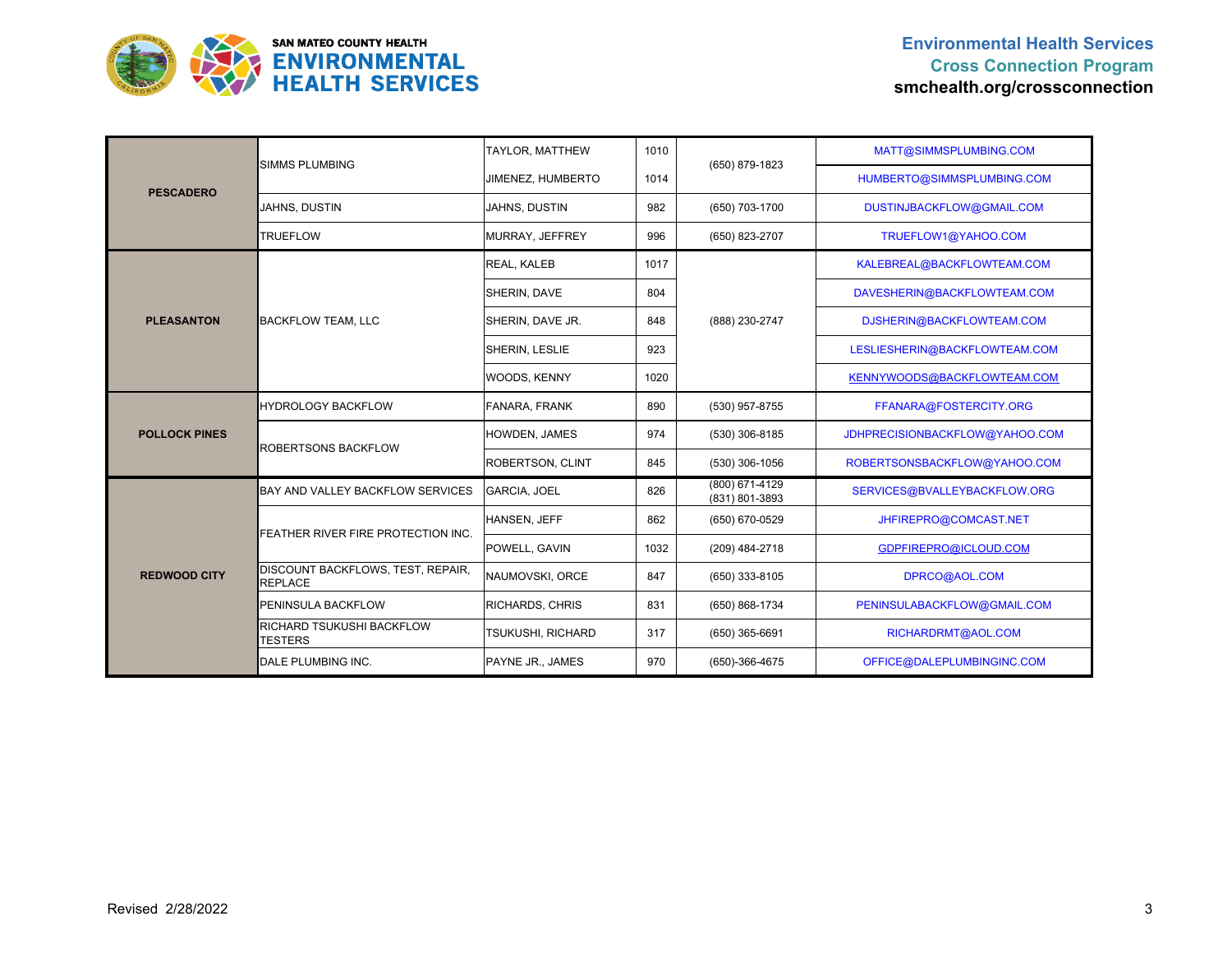

| <b>SAN BRUNO</b>     | <b>FLOWRITE</b>                | <b>BARRETT, RAYMOND</b> | 668  | (650) 873-9287        | CAPPRINZ1@AOL.COM             |
|----------------------|--------------------------------|-------------------------|------|-----------------------|-------------------------------|
|                      | PFANKUCH IRRIGATION SPECIALIST | PFANKUCH, DAN           | 618  | (650) 876-0724        | A16SPEED@JUNO.COM             |
|                      | <b>BACKFLOW DOCTOR</b>         | RAMIREZ, DAVID          | 986  | (650) 296-1689        | THEBACKFLOWDOC@GMAIL.COM      |
|                      |                                | O'HALLORAN, DENNIS      | 577  |                       | SOUTHWOODPLUMBING@YAHOO.COM   |
|                      | SOUTHWOOD PLUMBING             | STUPI, STEVEN           | 770  | (650) 583-0391        |                               |
|                      | BACKFLOW BROTHERS AND SISTERS  | FEENEY, MICHAEL         | 844  | (650) 787-9711        | FAMILYBACKFLOW@GMAIL.COM      |
| <b>SAN CARLOS</b>    | DEGREE HVAC, INC.              | COSENTINO, ANGELO       | 827  | (650) 596-2920        | ACBACKFLOW@GMAIL.COM          |
|                      | <b>DENNCO</b>                  | DENNIS, JOHN            | 855  | (650) 595-2088        | DENNCOHVAC@SBCGLOBAL.NET      |
|                      | JE BROWN CO. PLUMBING          | CARDOZA, DAVID          | 776  | (415) 626-4044        | DROXBERG@JEBROWNCOMPANY.COM   |
|                      |                                | CARDOZA, BEN            | 887  |                       |                               |
|                      | C&I PLUMBING INC.              | CHEN, ALAN              | 965  | (415) 816-0936        | ALLENCHEN1993@GMAIL.COM       |
|                      | <b>CITY MECHANICAL</b>         | CHAN, PETER             | 861  | (510) 724-9088        | SERVICE@CITYMECHANICAL.COM    |
| <b>SAN FRANCISCO</b> |                                | CAZATT, GREGORY         | 950  |                       |                               |
|                      | <b>LARRATT BROS, PLUMBING</b>  | DILLON, BRANDON         | 1023 | (650) 873-5794 EXT. 6 | SERVICE@LARRATTBROS.COM       |
|                      |                                | KAVANAUGH, PETER        | 1005 |                       |                               |
|                      | ARCH PLUMBING, INC.            | MACIAS, JORGE           | 991  | (415) 375-0302        | JMACIAS245@GMAIL.COM          |
|                      | AA PRECISION BACKFLOW          | POOLE, KELLY            | 860  | (415) 517-3112        | AAPRECISIONBACKFLOW@GMAIL.COM |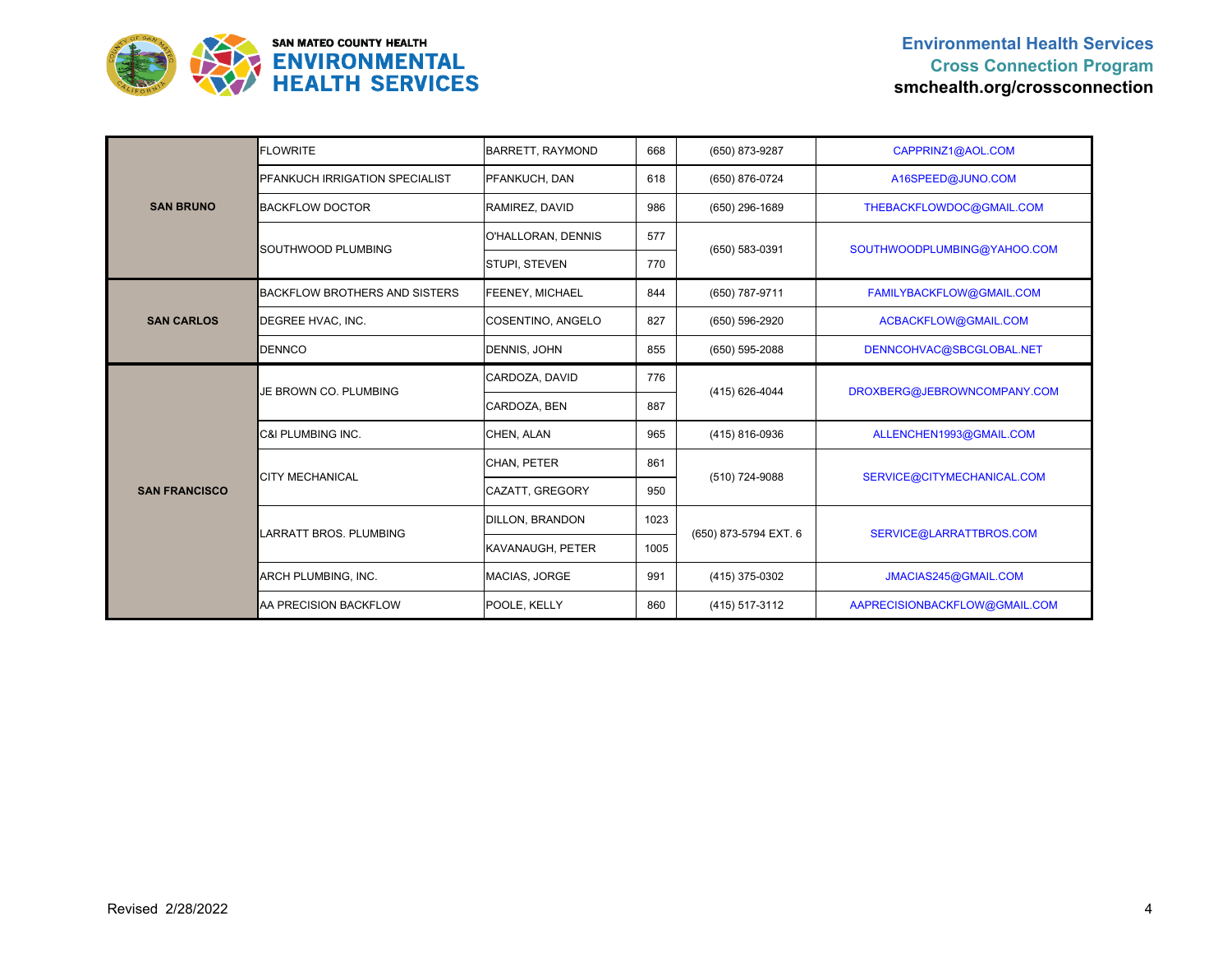

|                 | 1-HOUR DRAIN                   | <b>BORGEN, JOHN</b>      | 983  | (888) 603-6886 | INFO@1HOURDRAIN.COM           |
|-----------------|--------------------------------|--------------------------|------|----------------|-------------------------------|
|                 |                                | <b>GALLAHER, PATRICK</b> | 932  |                |                               |
|                 | AIR SYSTEMS, INC.              | HERNANDEZ, CARLOS        | 971  | (408) 318-9749 | MIKE.GALVAN@AIRSYSTEMSINC.COM |
|                 |                                | <b>GALVAN, MIKE</b>      | 920  |                |                               |
|                 | ABLE UNDERGROUND CONST.        | HERRERA, ADRIAN          | 987  |                | MARK@ABLESEPTIC.COM           |
|                 |                                | PATEL, MARK              | 745  | (408) 377-9990 |                               |
|                 | <b>CIARI PLUMBING</b>          | AJLOUNI, KHALIL          | 1003 | (408) 296-6010 |                               |
|                 | KDS PLUMBING, INC.             | CERVANTEZ, DANIEL        | 988  | (408) 605-2575 | DAN1ATKDS@GMAIL.COM           |
| <b>SAN JOSE</b> | O.C. MCDONALD                  | SIMILLA, JAMES           | 924  | (408) 295-2182 | JSIMILLA@OCMCDONALD.COM       |
|                 | RAYNE PLUMBING, INC.           | PHAN, NGOC YUAN          | 637  | (408) 283-0600 | SERVICE@RAYNEPLUMBING.COM     |
|                 | SALCIDO'S BACKFLOW SERVICES    | SALCIDO, MIGUEL          | 876  | (408) 841-2601 | MIGUEL.SALCIDO10@GMAIL.COM    |
|                 | ICIARI PLUMBING & HEATING INC. | FORGET, ADAM             | 943  | (408) 296-6010 |                               |
|                 |                                | AJLOUNI, KHALIL          | 1003 |                |                               |
|                 | THERMA CORP.                   | GILBERT, JOSHUA          | 1011 | (408) 690-1363 | JOSHUA.GILBERT@THERMA.COM     |
|                 |                                | HUBER, DANIEL            | 981  |                | DANIEL.HUBER@THERMA.COM       |
|                 |                                | MARTINEZ, R. LUIS        | 892  |                | LMARTINEZ@THERMA.COM          |
|                 |                                | <b>MOLINI, MICHAEL</b>   | 780  |                | MMOLINI@THERMA.COM            |
|                 |                                | <b>VENELL, MICHAEL</b>   | 1009 |                | MICHAEL.VENELL@THERMA.COM     |
|                 |                                | VENTURA, DAVID           | 879  |                | DAVID.VENTURA@THERMA.COM      |
|                 |                                | <b>VOSS, DANIEL</b>      | 881  |                | DVOSS@THERMA.COM              |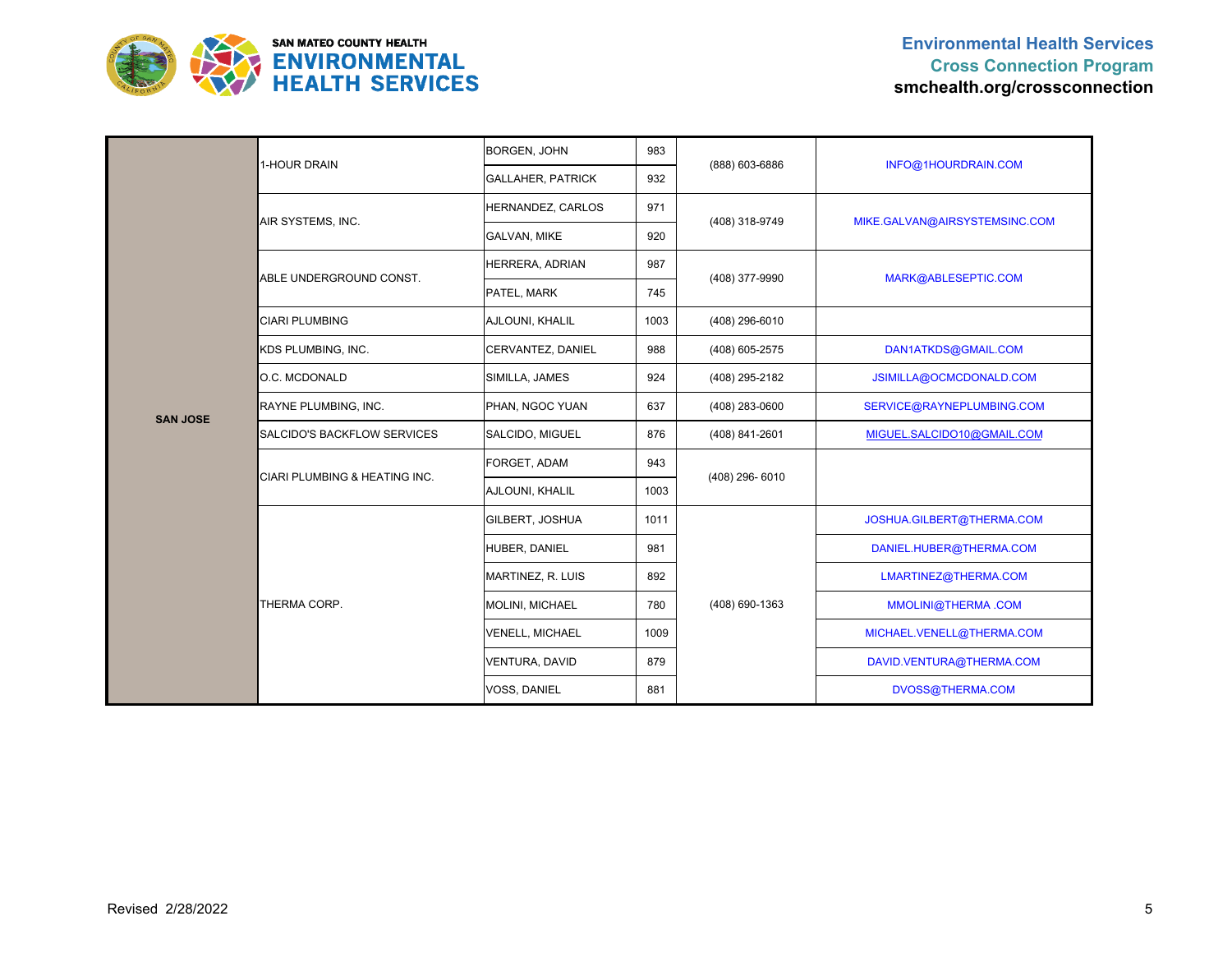

| <b>SAN LEANDRO</b>      | AIR SYSTEMS SERVICES AND<br><b>CONSTRUCTION</b> | MOOREHOUSE, JONATHAN     | 933  | (510) 569-1300 | AS-SERVICE@AIRSYSTEMS1.COM            |
|-------------------------|-------------------------------------------------|--------------------------|------|----------------|---------------------------------------|
|                         | <b>ACCO ENGINERRING SYSTEMS</b>                 | <b>BRUGIONI, RUSSELL</b> | 886  | (415) 200-5305 | RBRUGIONI@ACCOSERVICE.COM             |
|                         |                                                 | <b>BRUGIONI, JORDAN</b>  | 936  |                | RBRUGIONI@ACCOSERVICE.COM             |
|                         |                                                 | <b>MORGAN, KEVIN</b>     | 929  |                | KMORGAN@ACCOSERVICE.COM               |
|                         | ARMANDO MONTANO                                 | MONTANO, ARMANDO         | 980  | (408) 829-5427 | DASHANN@GMAIL.COM                     |
|                         |                                                 | BALTAZAR, MARIO          | 945  |                |                                       |
|                         |                                                 | CASAS VALDEZ, MIGUEL     | 1026 |                |                                       |
|                         |                                                 | DUFUR, CHRIS             | 1042 | (650) 212-2435 | CUSTOMERSERVICE@BAYAREABACKFLOWINC.CO |
|                         | BAY AREA BACKFLOW INC.                          | DUFUR, JOSH              | 1041 |                | M                                     |
| <b>SAN MATEO</b>        |                                                 | JOHNSON, STEVE           | 822  |                |                                       |
|                         |                                                 | RIVAS, CALEB             | 997  |                |                                       |
|                         | <b>CACCIA PLUMBING</b>                          | WISE, JEFF               | 921  | (650) 342-5363 | SERVICE@CACCIAPLUMBING.COM            |
|                         | JOHN'S BACKFLOW TECH                            | <b>BARBER, JOHN</b>      | 843  | (707) 205-9397 | JOHNSBACKFLOW@YAHOO.COM               |
|                         | DITTMANN PLUMBING                               | TAYLOR, DONALD           | 758  | (650) 343-2159 | DON@DITTMANNPLUMBING.COM              |
|                         | ORAL LANDSCAPING                                | MARTINEZ, LUIS           | 859  | (650) 340-6940 | DESSIRRE@LORALLANDSCAPING.COM         |
|                         | THE BACKFLOW PRO, INC.                          | CUEVAS, JESSE            | 865  | (800) 511-2210 | THEBACKFLOWPRO@GMAIL.COM              |
|                         |                                                 | LAIS, NICK               | 1040 |                |                                       |
|                         |                                                 | MAJIC, TOM               | 781  |                |                                       |
|                         |                                                 | MARUSIC, ANTE            | 925  |                |                                       |
|                         |                                                 | MEDEIROS, MATTHEW        | 1036 |                |                                       |
| <b>SANTA CRUZ</b>       | CERTIFIED BACKFLOW ASSEMBLY<br>TESTING INC.     | WILSON, DAVID A.         | 914  | (831) 566-9647 | DAVE@CBATLLC.COM                      |
| <b>S. SAN FRANCISCO</b> | PRIBUSS ENGINEERING, INC.                       | SCOTTO, ANTHONY          | 797  | (650) 588-0447 | TONY.S@PRIBUSS.COM                    |
|                         | BELLANTI PLUMBING, INC.                         | SHERIN, DAVE             | 804  | (650) 588-2990 | BELLANTIPLUMBING@AOL.COM              |